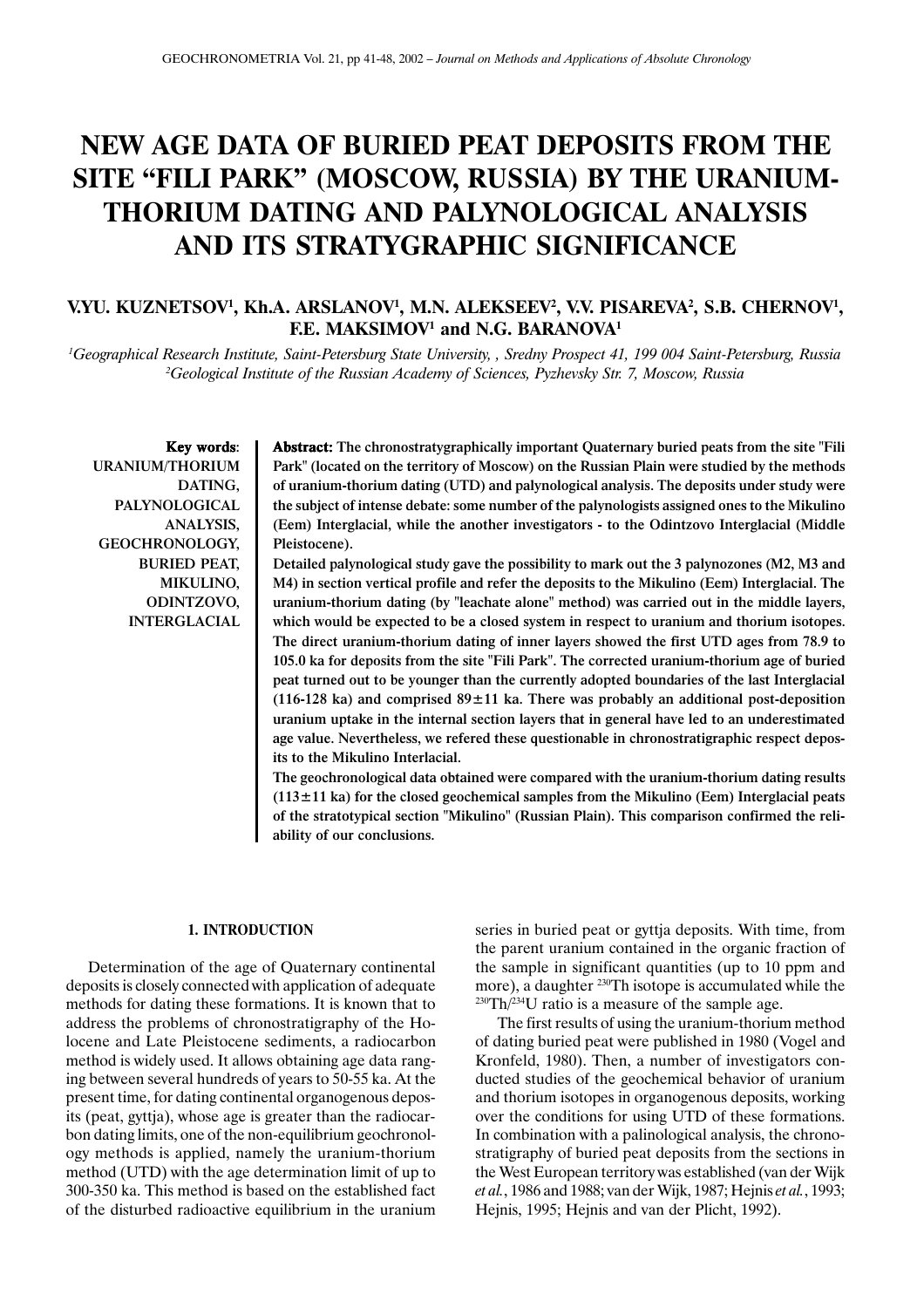In recent years in Russia, we have began introducing the uranium-thorium method for dating the Mikulino (Eem) continental deposits in the Russian Plain territory (Kuznetsov *et al*., 1998 and 2000a). A detailed study of the geochemical behavior of uranium and thorium isotopes in the Mikulino (Eemian) Interglacial buried peats in the Russian Plain allowed us to identify the layers of these sediments suitable for dating and obtain the isochron corrected age values of  $113 \pm 11$  ka for a stratotypical "Mikulino" section from the Smolensk province (Kuznetsov *et al.,* in press).

This study aims to resolve a disputable issue of the age of buried peat deposits from the "Fili Park" section located in the Filevsky Park area in Moscow. Up to now, there were two viewpoints of the chronostratography of these sediments, namely whether they were the Late Pleistocene deposits of Mikulino time (Mikulino, Eem Interglacial) or belong to the Penultimate Interglacial (Odintzovo Interglacial). Therefore, the main aim of the studies was to determine the age and chronostratigraphy of buried peat deposits from the "Fili Park" section by the methods of uranium-thorium dating and palynological analyses.

## **2. SECTION DESCRIPTION**

The "Fili Park" section in the Filevsky Park in Moscow was carefully described in 1982 (Pisareva and Lobachev, 1982). The outcrop is situated in the scarp of the left slope of a deep gully in the upper portion of a steep right bank slope of the Moskva River in the territory of the Filevesky Park in Moscow (**Fig.1**). The following layers were outstripped in the outcrop (from top to bottom; Pisareva and Lobachev, 1982):

#### Depth [m]

- 1. Yellow-brown sandy loam with plant remains passing at a depth of 0.65 m to loam with rare gravel and pebble ............................................................................. 0,0-0,7
- 2. Yellow-brown close-grained sand with lenticular "twisted" interlayers of dark-grey clay .......... 0,7-1,9
- 3. Light-grey fine-close-grained sand.................. 1,9-2,5
- 4. Loam with peat formation ............................... 2,5-2,7

5. Yellow-grey fine-grained sand with sandy clay interlayer, horizontally-laminated towards the foot .......... 2,7-4,2 6. Clayey gyttja ....................................................... 4,2-4,3 7. Peat ..................................................................... 4,3-5,1 8. Platy gyttja .......................................................... 5,1-5,4 9. Gleying loam ...................................................... 5,4-5,6 10. Yellow close-grained sand with cryoturbations, medium-grained from a depth of 6.75 m ........ 5,6-7,1 11. Brownish-brown light loam with inclusion of pebble and debris of limestone, crystalline and effusive rocks ............................................................................. 7,1-7,9 12. Grey, fine-grained clayey thin-laminated sand ............................................................................. 7,9-8,5 13. Yellow close-grained sand, inequigranular from a depth of 9.3 m .............................................. 8,5-10,4 14. Bluish-grey thin clay, brown from a depth of 11.3 m with rare pebble of quartzite and silicon. Visible thickness is 1.05 m ................................................ 10,4-11,45 In 1998 we collected samples from a buried peat layer

in 2 meters from the previous outcrop stripping in 1982. The 1998 striping was made not in the central part of the peat lens (there is now a landslide there), but closer to its margin where the peat layer is undisturbed but has a smaller thickness (55 cm against 80 cm in the central part outstripped in 1982).

#### **3. ANALYTICAL METHODS**

The buried peat samples were collected every 5 cm over the entire section depth (with a thickness of deposits of 55 cm). For radiochemical studies, dried peat samples with a mass of 3-5 g were used. The determination of the levels of uranium and thorium isotopes was made only in the organic fraction of specimens (using the so-called "leachetes alone" method). Ashing of peat samples was made at  $t = 600^{\circ}$ C for 24 hours. The residue after calcination was leached by  $7N HNO<sub>3</sub>$ . At this stage of the analysis, the spikes of 232U and 234Th were injected. After centrifuging (with mineral residue discarded), the uranium and thorium isotopes were purified and separated using chromatographic columns and then deposited from alcohol solutions to the Pt-disks. The alpha-spec-



*Fig. 1. Location map of the sections "Fili Park" and "Mikulino"*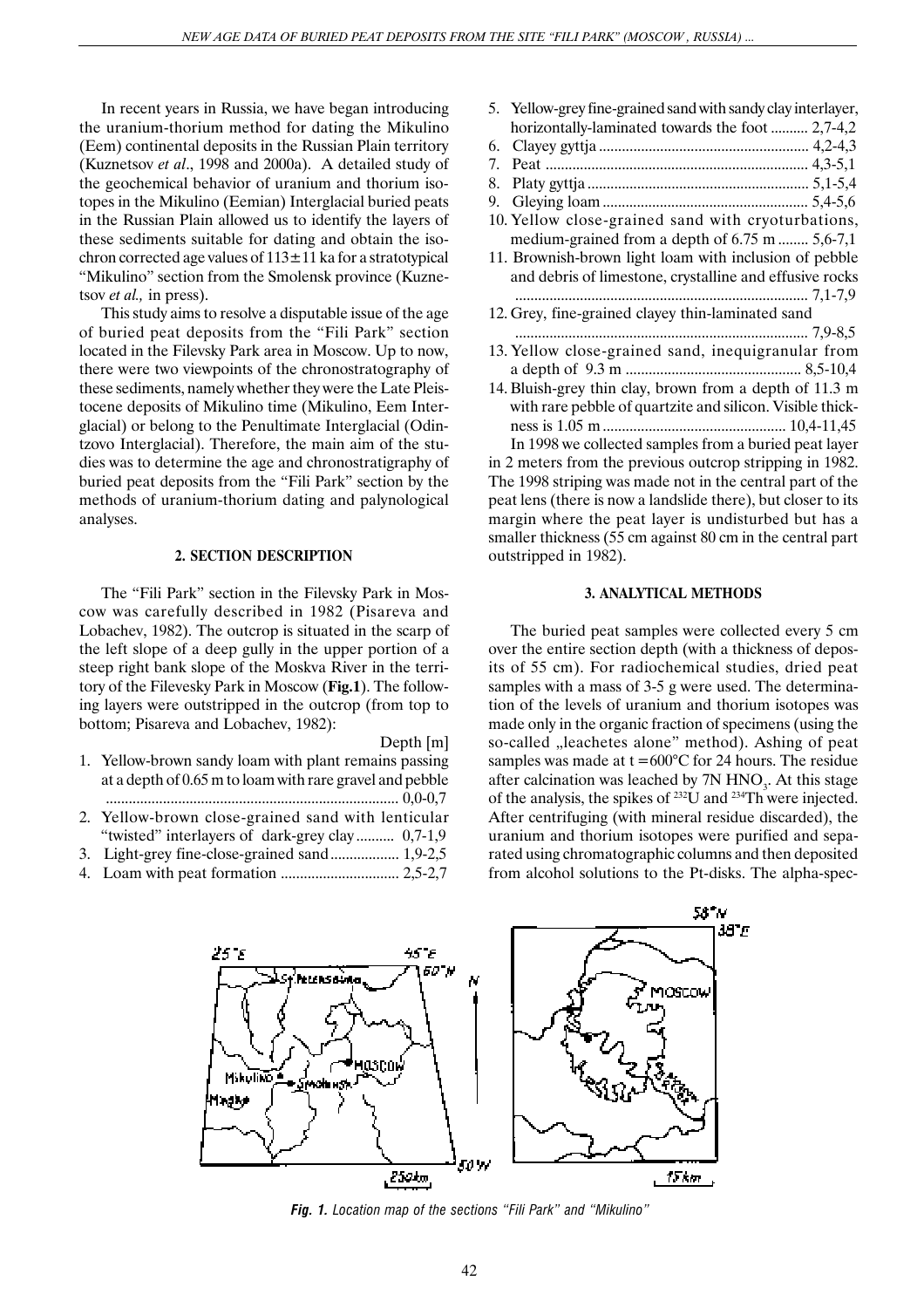trometric measurements were made for several days (Kuznetsov *et al.*, 2000b). We used the <sup>234</sup>Th ( $\beta$ -emitter,  $T_{1/2}$ =24.1 d) to determine thorium chemical yield. The preparation of the spike is based on separation of the 234Th from the parent 238U (Kuznetsov *et al.,* 1963). The alphaspectrometric measurements and checking of β-decay curve were used to control the 234Th radiochemical purification. The injection of the 234Th spike with activity of 2000-5000 pulse/minute enabled to determine the thorium chemical yield quickly.

The preliminary treatment and preparation of peat specimens for a pollen and spores analysis were undertaken by standard methods (Arslanov *et al.,* 1999). The percentage of tree and herb pollen taxa are based on the sum of terrestrial pollen; those of aquatic and unknown taxa are based on the total pollen sum. Spores are calculated as percentages of the pollen and spores combined. The Tilia and Tilia-Graph programs were used for drawing of the diagram (Grimm, 1991).

#### **4. RESULTS AND DISCUSSION**

#### *Palynological analysis of the buried peat bog samples*

The results of previous palynological studies of peat deposits carried out in 1982 (Pisareva and Lobachev,1982) indicated the interglacial sedimentation conditions. Some investigators refered the buried peat layer and underlying gyttja to the Odintzovo Interglacial, while others to the Mikulino time. The detection of single pollen of *Picea sec. Omorica, Pinus sec. Strobus, P. sec. Cembra, Larix sp. and Abies sp.* in the preparations, recorded during the palynological analyses served as a basis for an older age. In addition, a comparatively small content of hazel and alder pollen was noted as well as the absence in the diagram of pollen of broad-leaved species specific to the Mikulino Interglacial culmination. The latter fact is probably due to insufficiently good clearing of the outcrop. The presence in the underlying layers the exotic conifers pollen for this area can be attributed to redeposition. This was confirmed by the fact that preparations contained *Tsuga sp., Pterocarya sp*., as well as single Mesozoic and Paleozoic spores evidently in the secondary bedding. In this respect, specimens from the new 1998 clearing were more promising to determine the age of deposits as they did not actually contained the traces of redeposition (**Fig. 2**).

The palynological study of the samples (a total of 11 samples 5 cm thick each) has confirmed the interglacial nature of the peat bog. As follows from the composition of palynological spectra and plant remains, the peat bog formed at the place of a mort lake and existed in the surrounding of forest massifs. The species determinations were difficult due to the absence of acetolysis treatment. However, the floristic composition even at the generic level and by the character of the change of the vegetation cover is evidence of the Mikulino age of the buried peat bog. The plant remains detected in the preparations allow us to refer peat deposits to a lowland type. Among them, rootlets and epidermis of different sedges, epidermis of bur reed, buckbeen, more rarely of cat-tail and other bog plants were found. Along with them, crust of deciduous trees was detected at an almost complete absence of macro-remains of coniferous species. Pine, whose pollen is abundant in all spectra, grew probably at the slopes of the valley and water divides rather than in a bog. Three palynological zones are identified in the diagram.

Based on the results of the palynological analysis, a spore-pollen diagram was constructed (**Fig. 2**), where in accordance with the adopted subdivision scheme of the Mikulino Interglacial (Grichuk, 1961 and 1989), the following 3 palynological zones are delineated:



*Fig. 2. Pollen percentage diagram of the buried peat from the "Fili Park" section.*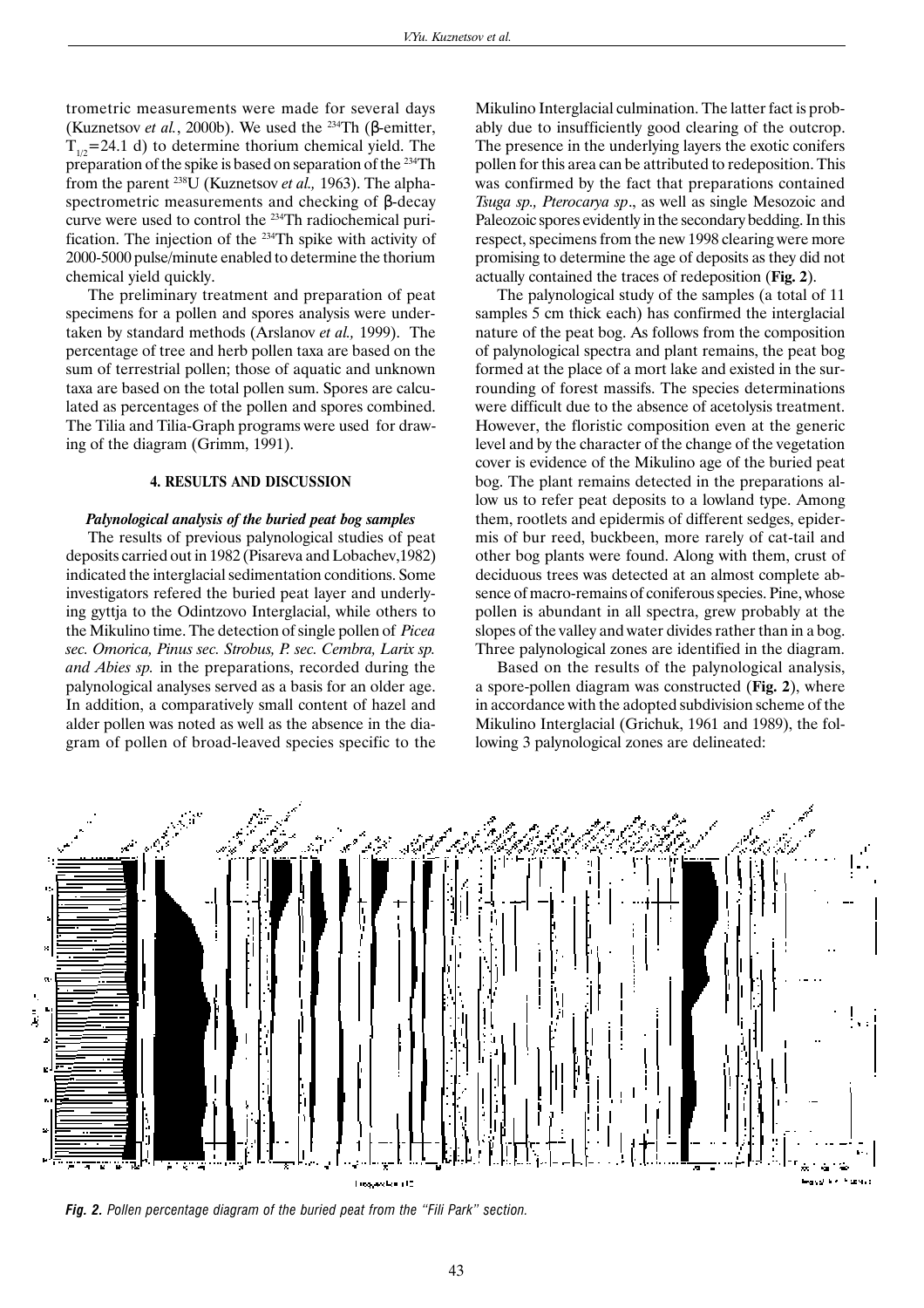- the first zone correlated with palynozone M2 of Mikulino diagrams, refers to the lower peat layer, characterized by the spectrum of sample 11. Pine dominates here with the pollen of birch and alder present in much smaller quantity. In single cases, the pollen of willow and hazel was observed. The pollen of broadleaved species is absent. Among herbaceous and dwarf shrub plants, *Artemisia* and *Chenopodiaceae* predominate, with sedge and grass being more rare. The composition of meadow herbage is relatively diverse, with *Ephedra* noted. The data obtained indicate the development of floristically poor monodominant pine and birch forests (probably with small participation of spruce). Such vegetation cover based on the published data for the central areas of East Europe existed at the beginning of the Mikulino Interglacial;
- the second zone, M3, according to Grichuk (1961 and 1989) reflects the appearance of pollen of broadleaved oak and elm species. Maple is sporadically observed. Among herbs, the role of *Poaceae* and *Cyperaceae* increases but *Ephedra* is still encountered;
- the third zone, M4, considered by Grichuk (1961 and 1989) as the initial zone of the climatic optimum of the Mikulino Interglacial, corresponds to the time of spreading of oligodominant broad-leaved forests of oak and elm with hazel in the underbush and alder.

Thus, the first half of the Mikulino Interglacial is reflected in the diagram. A similar change of forest formations is traced in numerous paleobotanical materials published for the central areas of the East European Plain ("Moscow Ice Sheet of East Europe", 1982).

## *The principal assumptions of using the uranium-thorium method for dating buried peat*

The UTD-method has two basic assumptions: 1) the system to be dated should behave like a closed geochemical system with regard to U and Th; 2) there had to be no Th at the initial moment of peat formation. However, many of the peat sections studied earlier (Hejnis *et al.*, 1993; Heijnis, 1995) are contaminated with varying amounts of detrital material. This contributes some 230Th, 234U and 238U to the solution/leachate prepared during chemical analysis. In such a case a mathematical correction should be done to determine the present-day  $230$ Th $/234$ U ratio in fraction to be dated.

Several methods have been proposed to make a correction for detrital Th. The first one – the so-called "leachate/residue" model for carbonate and peat samples – was studied by Ku *et al.* (1979), Ku and Liang (1984) and van der Wijk (1987). The second method is the "leachate alone" model. It was proposed and studied in detail by Schwarz and Latham (Schwarz and Latham, 1989). And the third method, the so-called "total sample dissolution" model, was represented by Bischoff and Fitzpatric (Bischoff and Fitzpatric, 1991). We use the "leachate alone" method for our work.

# *Distribution of U and Th in vertical profile of the section*

The results of radiochemical study of peat deposits from the "Fili Park" section (Moscow) are given in **Table 1** and **Fig. 3**. The vertical distribution of uranium, thorium and the U/Th ratio in the organic fraction of samples and the ash content can be compared with the distribution of

*Table 1. Results of radiochemical analysis of peat samples from the section "Fili Park".*

| <b>Sample</b>        | <b>Depth</b>                                        | Ash<br>[%]                                          |                                               | U                                             | Th<br>[ppm]                       |                                                           | $238$ <sub>LJ</sub> $/232$ Th                              |                   | Layers |
|----------------------|-----------------------------------------------------|-----------------------------------------------------|-----------------------------------------------|-----------------------------------------------|-----------------------------------|-----------------------------------------------------------|------------------------------------------------------------|-------------------|--------|
|                      | [cm]                                                |                                                     |                                               | [ppm]                                         |                                   |                                                           |                                                            |                   |        |
| LU-4343              | $0-5$                                               | 17.52                                               |                                               | $10.39 \pm 0.38$                              | $2.40 \pm 0.20$                   |                                                           | $4.33 \pm 0.39$                                            |                   | Α      |
| LU-4331              | $5 - 10$                                            | 10.40                                               |                                               | $6.03 \pm 0.21$                               | $1.02 + 0.06$                     |                                                           | $5.91 \pm 0.35$                                            |                   |        |
| LU-4342              | $10 - 15$                                           | 9.18                                                |                                               | $5.14 \pm 0.24$                               | $0.73 \pm 0.04$                   |                                                           | $7.04 \pm 0.50$                                            |                   |        |
| LU-4327              | $15 - 20$                                           | 11.27                                               |                                               | $6.54 \pm 0.19$                               | $0.69 \pm 0.04$                   |                                                           | $9.48 \pm 0.62$                                            |                   |        |
| LU-4341              | $20 - 25$                                           | 10.78                                               |                                               | $7.94 \pm 0.21$                               | $0.45 \pm 0.02$                   |                                                           | $17.64 \pm 0.91$                                           |                   | B      |
| LU-4329              | 25-30                                               | 9.68                                                |                                               | $3.71 \pm 0.13$                               | $0.53 \pm 0.02$                   |                                                           | $7.00 \pm 0.35$                                            |                   |        |
| LU-4340              | 30-35                                               | 10.82                                               |                                               | $4.44 \pm 0.21$                               | $0.41 \pm 0.02$                   |                                                           | $10.83 \pm 0.68$                                           |                   |        |
| LU-4330              | $35 - 40$                                           | 10.61                                               |                                               | $6.24 \pm 0.10$                               | $0.45 \pm 0.02$                   |                                                           | $13.87 \pm 0.72$                                           |                   |        |
| LU-4344              | 40-45                                               | 10.62                                               |                                               | $11.90 \pm 0.39$                              | $0.57 \pm 0.04$                   |                                                           | $20.78 \pm 1.52$                                           |                   | C      |
| LU-4328              | 45-50                                               | 18.99                                               |                                               | $30.53 \pm 0.58$                              | $3.17 \pm 0.12$                   |                                                           | $9.63 \pm 0.41$                                            |                   |        |
| Table 1              | (continued)                                         |                                                     |                                               |                                               |                                   |                                                           |                                                            |                   |        |
| <b>Depth</b><br>[cm] | 238 <sub>11</sub><br>$\lceil \mathsf{dpm/g} \rceil$ | $234$ <sub>11</sub><br>$\lceil \text{dpm/g} \rceil$ | $^{230}$ Th<br>$\lceil \mathsf{dpm/g} \rceil$ | $^{232}$ Th<br>$\lceil \mathsf{dpm/g} \rceil$ | $^{234}$ U/ $^{238}$ U<br>[dpm/g] | $^{230}$ Th/ $^{234}$ U<br>$\lceil \mathsf{dpm/g} \rceil$ | $^{230}$ Th/ $^{232}$ Th<br>$\lceil \mathsf{dpm/g} \rceil$ | Age<br>[yrs]      | Layers |
| $0-5$                | $7.48 \pm 0.27$                                     | $9.12 \pm 0.33$                                     | $5.09 \pm 0.14$                               | $0.59 \pm 0.05$                               | $1.22 \pm 0.06$                   | $0.56 \pm 0.03$                                           | $8.63 \pm 0.77$                                            | 88700±6200        | Α      |
| $5 - 10$             | $4.34 \pm 0.15$                                     | $5.40 \pm 0.18$                                     | $3.25 \pm 0.05$                               | $0.25 \pm 0.01$                               | $1.24 \pm 0.06$                   | $0.60 \pm 0.02$                                           | $13.00 \pm 0.56$                                           | $99700 \pm 6000$  |        |
| $10 - 15$            | $3.70 \pm 0.17$                                     | $4.77 \pm 0.21$                                     | $2.95 \pm 0.06$                               | $0.18 \pm 0.01$                               | $1.29 \pm 0.08$                   | $0.62 \pm 0.03$                                           | $16.39 \pm 0.97$                                           | $105000 \pm 8400$ |        |
| $15 - 20$            | $4.71 \pm 0.14$                                     | $6.05 \pm 0.18$                                     | $3.22 \pm 0.03$                               | $0.17 \pm 0.01$                               | $1.28 + 0.05$                     | $0.53 \pm 0.02$                                           | $18.94 \pm 1.13$                                           | $82500 \pm 3900$  |        |

20-25 5.72±0.15 7.84±0.19 4.52±0.08 0.11±0.01 1.37±0.05 0.58±0.02 41.09±3.81 93300±4400 B

40-45 8.57±0.28 10.23±0.34 2.44±0.05 0.14±0.01 1.19±0.06 0.24±0.01 17.43±1.30 29500±1300 C

25-30 2.67±0.09 3.54±0.11 1.95±0.04 0.13±0.01 1.33±0.06 0.55±0.02 15.00±1.19 86400±5000 30-35 3.20±0.15 3.92±0.18 2.03±0.05 0.10±0.01 1.23±0.08 0.52±0.02 20.30±2.09 78900±6000 35-40 4.49±0.15 5.82±0.19 2.40±0.06 0.11±0.01 1.30±0.06 0.41±0.02 21.82±2.06 57600±3000

45-50 21.98±0.42 24.16±0.46 12.10±0.11 0.78±0.03 1.10±0.03 0.50±0.01 15.51±0.61 75300±2300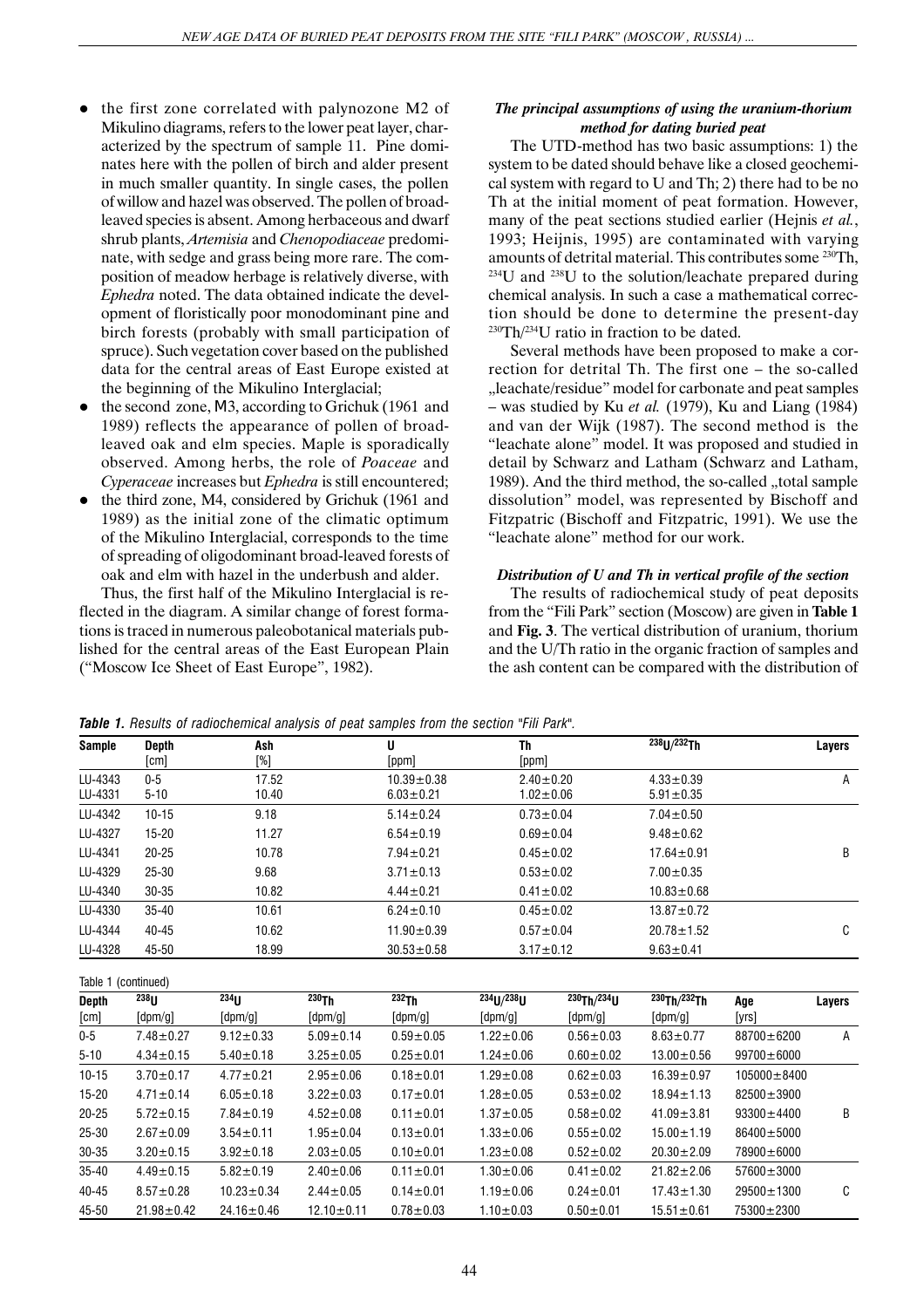the same data by the depth of the earlier investigated stratotypical section of the Mikulino Interglacial sediments in the territory of the Russian Plain (Mikulino village, Smolensk province). As can be seen from the plots in **Fig. 3**, the general tendency in the distribution of U, Th, U/Th and ash contents is in general preserved for both sections. Similar dynamics of changes of these values by the "Mikulino" section depth, on the one hand, and the constant and least values of U, Th, U/Th and ash content in the central layer B, on the other hand, allowed a reliable identification of the inner "Mikulino" section portion suitable for UTD. The corrected age of layer B, calculated by the method of isochrones (Schwarz and Latham, 1989; Heinis *et al.*, 1993) comprised 113±11 ka (Kuznetsov *et al.*, in press). Good correlation is observed in the "Fili Park" section in respect of the distribution of uranium, thorium and ash content whereas the change of U/Th values by the depth of deposits has a more complicated character (**Fig. 3**). Based on the first three distributions, one can note that two upper and low layers are enriched with uranium and thorium (at increased ash content) compared to the internal layers. This can probably testify to a relative closeness of groundwater in whose composition the dissolved uranium and the detrital forms of uranium and thorium could be supplied to the buried peat deposits. Then the upper and lower layers could be considered as peculiar filters concentrating these radionuclides of different genesis and preventing penetration

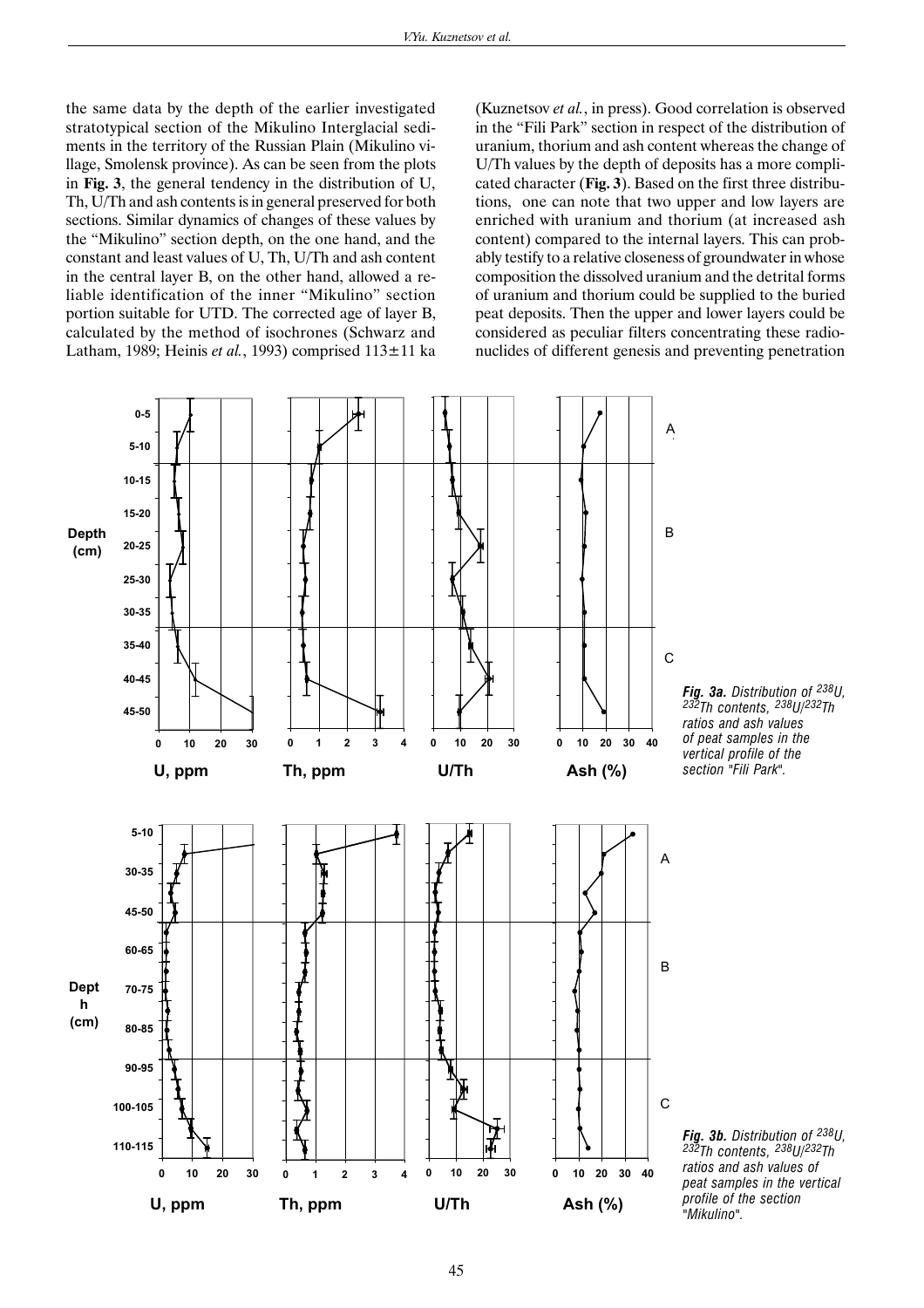of uranium and thorium inside the sedimentary strata. It follows from the description of the "Fili Park" outcrop and spore-pollen diagram that the section investigated in this work was washed out in its upper portion either quite recently or at the glacial time. Due to this, the upper layers of deposits (5-10 cm) accumulated the transported uranium and thorium in smaller quantities than the lowest layers (40-50 cm). Hence, one can assume that the geochemical barrier thickness in respect of uranium and thorium should be greater in the lower section portion than in the upper and comprise at least about 15 cm (in the interval of layers between 35 to 50 cm). In other words, all samples from peat layers A and C are suspected to be in the zone of open geochemical system in respect to U and Th. Correlation of the uranium and thorium concentrations with ash contents are remarkable in the inner peat layer B. Besides, U, Th and ash contents are practically constant and least in the layer B. The data obtained enabled to consider the inner part (layer B) of the peat as a more or less closed system with regard to U and Th and the uranium-thorium dating was applied.

#### *Age results*

 The results of direct UTD measurements of all studied buried peat samples are summarised in **Table 1**. The dating by the uranium/thorium method of the middle section part (layer B) shows that individual uncorrected sample ages are in the range of 78,9-105 ka. However, the 230Th/232Th ratio indicates a presence of varying amounts of thorium in the organogenic fractions, and therefore a correction was applied. It is known that in the process of peat dissolving, some quantities of 230Th, 232Th, 238U and 234U can transfer from a clay component (detritus) in a leachate/solution. This causes a distortion of the <sup>230</sup>Th/<sup>234</sup>U and <sup>234</sup>U/<sup>238</sup>U ratio values in the sample organic fraction dated. The fact of the detrital uranium and thorium addition is established by the presence of 232Th in a sample organic fraction because this long-lived isotope can be present in peat sediments only in detritus. So, in order to determine the "true" age of buried peat it is necessary to know the value of  $230 \text{Th}/234 \text{U}$  (for today) in the organic fraction under dating. The mathematical correction of the direct uranium-thorium dates is used with application of the isochrones method. The essence of the method is that when dissolving the coeval peat samples, the uranium and thorium isotopes enter in a leachate/solution in the same proportions (under the same conditions of an experiment). In this case, the isotope ratio values obtained shape a straight line on the 234U/232Th-238U/232Th and 230Th/232Th-  $234$ U/ $232$ Th graphs. The inclinations of the isochrones constructed in such a way correspond to the  $^{234}U/^{238}U$  and  $230$ Th $/234$ U ratios corrected to the detritus supply and are used then when calculating the "true" absolute age of the buried peat samples under study. Thus, using the "leaching alone" method (Schwarz and Latham, 1989; Hejnis *et al.*, 1993), the results of the direct UTD measurements were plotted on the isochrone plots. Five inner layers that were interpreted to be in the more or less closed-system were used to construct the isochron plots (**Fig. 4**). From the isochron plots, the corrected age of  $89 \pm 11$  ka was calculated. This age coincides with the 18O deep-sea stage 5b (Morley and Hays, 1981). However, the data of the spore-pollen analysis mentioned above testify that buried peat from the section under study dates back to the first half of the Mikulino (Eem) Interglacial and correlates with the 18O deep-sea stage 5e. Probably, the corrected uranium-thorium age obtained for the deposits is likely to be a little younger. It can be a result of the probable post-depositional insignificant supply of uranium with ground water into internal parts of the section (i.e., layer B cannot be considered as a completely-closed geochemical system). In fact, the differences of uranium/thorium ratios along the length of the section (**Fig. 3**) might be due to an additional uranium supply and correspondingly to a little younger age as a whole.

## **5. CONCLUSIONS**

The internal part of the "Fili Park" section cannot be considered as a completely-closed geochemical system with regard to uranium. There was probably an additional post-deposition uranium uptake in the internal section



*Fig. 4. Plots of 230Th/232Th vs 234U/232Th and 234U/232Th vs 238U/232Th for leachates of the "Fili Park" samples; 230Th/234U and 234U/238U as determinated from the slopes of the respective lines give an apparent age of 89±11 ka.*